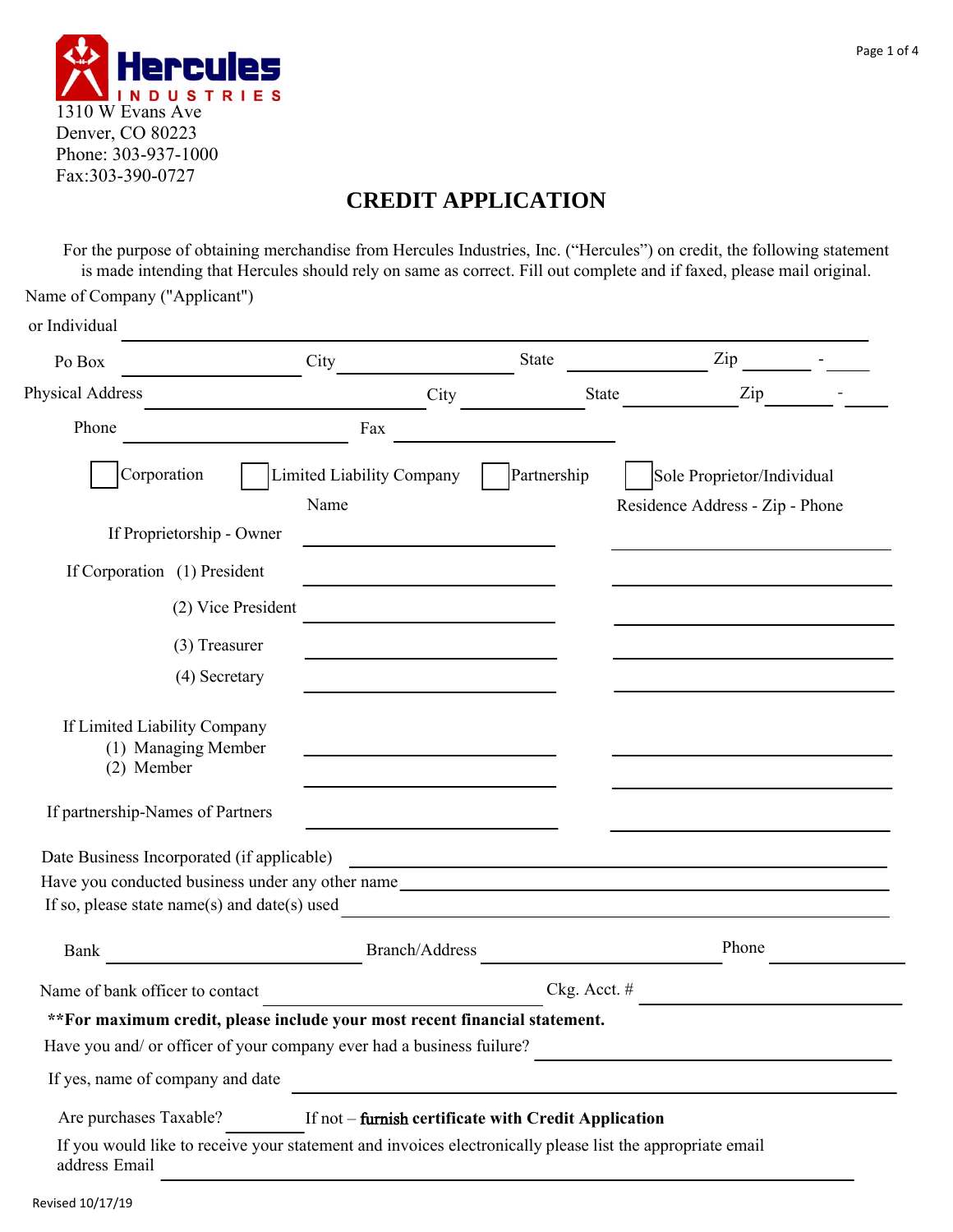

The Applicant certifies that the above information is true and correct and agrees to pay for all goods purchased in compliance with the terms of Hercules. Unless otherwise agreed to in writing, said terms are that all goods are to be paid in full within 30 days of invoice date. Should goods not be paid in full when due, any outstanding balance shall accrue interest at 1.5% per month (18% APR.). Should Hercules take any action to collect any amounts due, it shall be entitled to recover any outstanding balance, plus accrued interest, as well as, its reasonable attorney or collection agency fees and costs. Hercules and the Applicant agree that this contract is entered into at Denver, Colorado any and all monies due and payable to Hercules (and any of its divisions) are due and payable at Hercules, 1310 West Evans, Denver, Colorado 80223. This credit application shall be construed and interpreted by Colorado law and, in the event of a dispute, venue shall be proper in the City and County of Denver, Colorado at Hercules' option. All the undersigned, authorize Hercules to investigate credit background through credit agencies and references listed herein and for all other references to release any and all information at any time. The undersigned releases Hercules from all liabilities resulting from any information released or obtained.

**NOTE:** Application **must** be signed in two places before application will be processed.

Full Name of Company SIGNATURE  $\overline{\phantom{a}}$ 

Date

Print Name and Title  $\overline{P}$   $\overline{P}$   $\overline{P}$   $\overline{P}$   $\overline{P}$   $\overline{P}$   $\overline{P}$   $\overline{P}$   $\overline{P}$   $\overline{P}$   $\overline{P}$   $\overline{P}$   $\overline{P}$   $\overline{P}$   $\overline{P}$   $\overline{P}$   $\overline{P}$   $\overline{P}$   $\overline{P}$   $\overline{P}$   $\overline{P}$   $\overline{P}$   $\overline{P}$   $\overline{P}$   $\overline{$ 

## **PERSONAL GUARANTEE**

## (IF A LIMITED LIABILITY COMPANY OR CORPORATION IS APPLYING FOR. CREDIT, THIS GUARANTEE MUST BE SIGNED BY A MEMBER(S)/CORPORATE OFFICER(S))

For and in consideration of selling any goods or materials to the above Applicant on the account or otherwise by Hercules, I hereby absolutely and unconditionally guarantee the credit account debt or obligation of the above named Applicant. This is a continuing guarantee and shall continue so long as credit is extended or the account, debt or obligation is open. I expressly waive notice of default, diligence, resort to security, any obligation to proceed against debtor or any other guarantor, and joinder of debtor or other guarantors. I further agree to pay all attorney's fees, and costs and other expenses incurred in enforcement of the underlying obligation and this guarantee and agree that in the event of litigation, suit may be brought in the City and County of Denver, Colorado.

Dated this  $\_\_$  day of  $\_\_$  . 20  $\_\_$ .

Gaurantor Signature

Print Name

Social Security Number

Gaurantor Signature

Print Name Social Security Number

The signature on this Credit Application, if transmitted by facsimile machine or email, **will** be acceptable and binding as if were the original.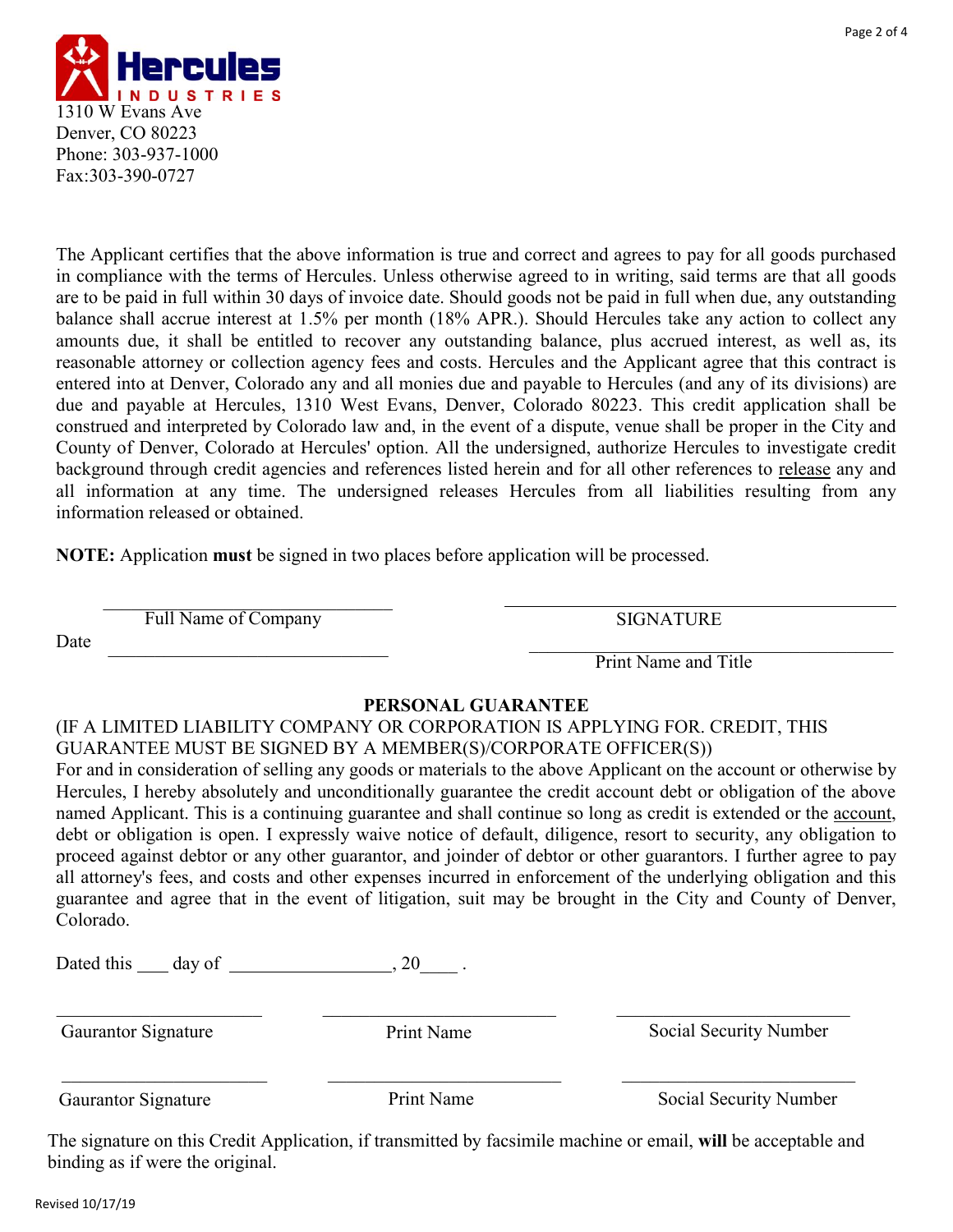

## **INFORMATION DISCLOSURE AUTHORIZATION**

#### TO WHOM IT MAY CONCERN:

I/WE HEREBY AUTHORIZE YOU TO RELEASE FOR VERIFICATION PURPOSES INFORMATION REQUESTED CONCERNING:

- Any information deemed necessary in connection with a consumer credit report for business purposes.
- Trade references from any of the references listed below:

#### **CREDIT REFERENCES**

Please list your current, major suppliers (at least 3). Give only those names you buy from on open account. *Please do not list subcontractors or revolving credit accounts.*

Name Account Number Address Phone

THIS INFORMATION IS FOR CONFIDENTIAL USE IN COMPILING INFORMATION TO EXTEND CREDIT ON AN OPEN TERM AGREEMENT.

A PHOTOGRAPHIC, CARBON, OR FAXED COPY OF THIS AUTHORIZATION (BEING A COPY OF THE SIGNATURE(S) OF THE UNDERSIGNED) MAY BE DEEMED TO BE THE EQUIVALENT OF THE ORIGINAL AND MAY BE USED AS A DUPLICATE ORIGINAL.

YOUR PROMPT REPLY WILL BE GREATLY APPRECIATED. THANK YOU FOR YOUR COOPERATION.

(Company Name) (Date) (Federal Tax ID Number)

(Signature) (Date)